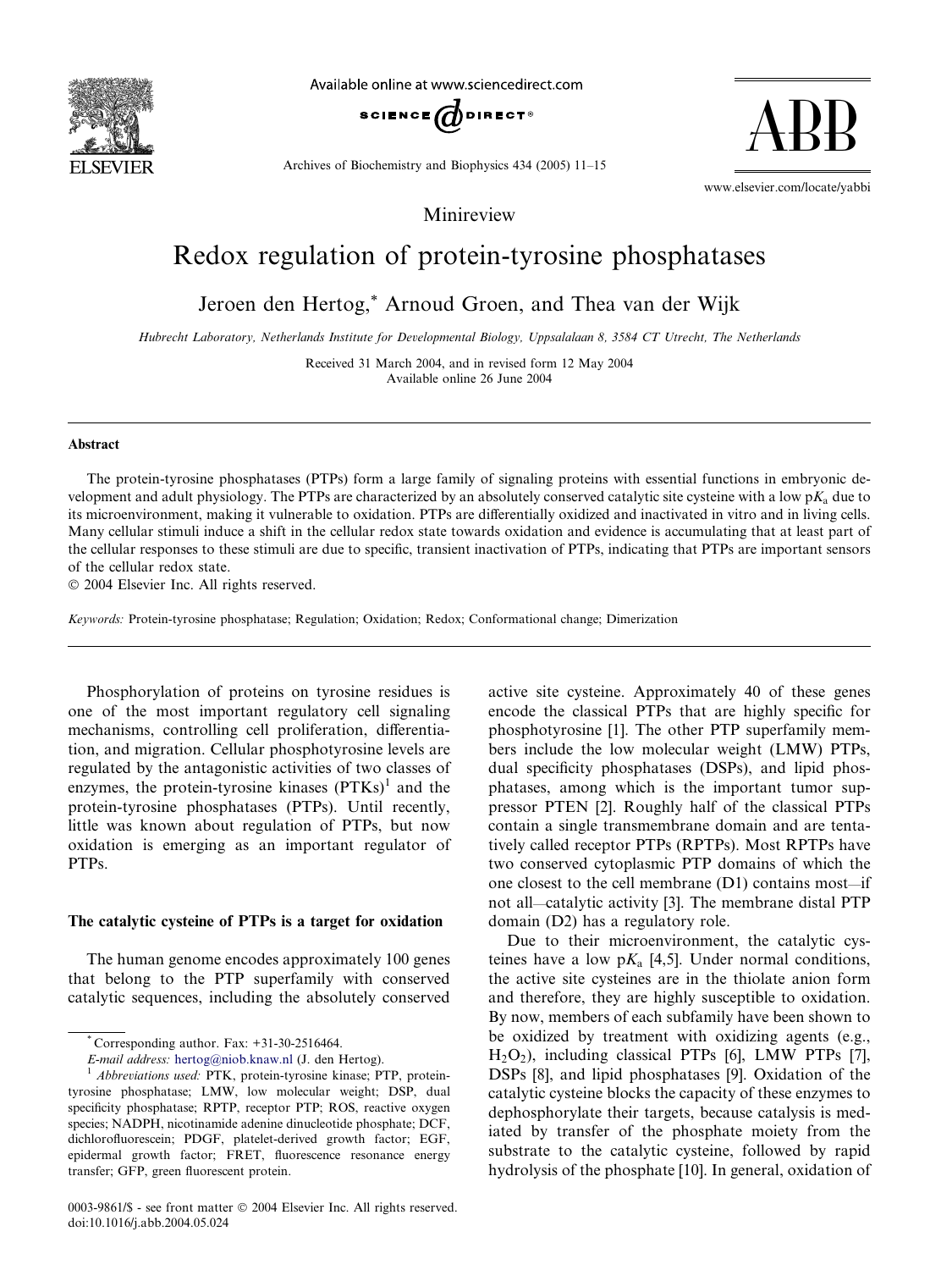

Fig. 1. Oxidation of PTPs. The catalytic cysteine is in the thiolate anion form under normal conditions due to its low  $pK_a$ . Oxidation leads to sulfenic acid formation and further oxidation leads to irreversible sulfinic and sulfonic acid formation. Sulfenic acid is rapidly converted to cyclic sulfenylamide. Sulfenylamide cannot be further oxidized to sulfinic or sulfonic acid, but can be reduced to the thiolate anion form in response to thiols. Only the reduced form is catalytically active.

cysteine residues to sulfenic acid is reversible, while highly oxidizing conditions will induce further oxidation to sulfinic and sulfonic acid, which is irreversible [8]. Recently, a novel bond was found to be formed upon oxidation of the classical cytoplasmic PTP1B, which was termed sulfenylamide or sulfenamide [11,12]. The crystal structure of oxidized PTP1B revealed that sulfenamide is characterized by a five-membered ring that forms by binding of the sulfur of the cysteine to the backbone nitrogen of the neighboring serine residue (Fig. 1). Conversion of sulfenic acid to sulfenamide is fast, because sulfenic acid was not observed in PTP1B crystals upon oxidation. Interestingly, sulfenamide—unlike sulfenic acid—is not easily further oxidized to sulfinic and sulfonic acid. Given the high conservation of the catalytic sites in the PTP family, cyclic sulfenamide formation may be a general mechanism of oxidation. Cyclic sulfenamide can be reduced by thiols, including glutathione. The sulfenic acid form and presumably also the cyclic sulfenamide form of PTP1B is readily converted in the presence of glutathione to the more stable S-glutathionylated PTP1B [13], which can be reduced by DTT or thioltransferase.

Cyclic sulfenamide formation protects classical PTPs against inadvertent irreversible further oxidation to sulfinic and sulfonic acid. S-glutathionylation also prevents irreversible oxidation of PTPs. Another protective mechanism that was discovered in non-classical PTP superfamily members is disulfide bond formation. In LMW-PTP, CDC25, and PTEN, intramolecular disulfide bonds involving the catalytic cysteine and an adjacent cysteine have been observed [7,9,14]. Intramolecular disulfide bond formation involving the catalytic cysteine of classical PTPs has not been reported to date.

#### Physiological stimuli that regulate PTPs by oxidation

Many stimuli, including growth factors, cytokines, and ultraviolet (UV) light, induce the production of reactive oxygen species (ROS). Evidence is accumulating that ROS production in response to growth factors is mediated by the nicotinamide adenine dinucleotide phosphate (NADPH) oxidase protein complex (for reviews, see [15,16]). Intracellular ROS levels in response to natural stimuli have been determined using fluorescent ROS indicators, such as derivatives of dichlorofluorescein (DCF). For instance, platelet-derived growth factor (PDGF) induces ROS levels in cells that are comparable to the levels in cells resulting from exogenously added  $H_2O_2$  concentrations of 0.1–1.0 mM [17]. Given the sensitivity of PTP catalytic cysteines to oxidation in vitro, these PDGF-induced ROS levels are more than sufficient to oxidize active site cysteines in PTPs.

Growth factor signaling is actually dependent on ROS production, since ROS quenching abolishes growth factor signaling [17,18]. Epidermal growth factor (EGF)-induced ROS production coincides with inhibition of PTP1B activity [18]. Inactivation of PTPs by growth factor-induced oxidation would explain why ROS are essential for growth factor signaling. In fact, mathematical analysis of the minimal reaction network involving a growth factor receptor PTK on the one hand and PTPs that are inactivated by oxidation upon PTK activation on the other mimics experimental EGFR phosphorylation in cells [19], corroborating the PTKinduced ROS-mediated PTP inactivation model. Meng et al. [20] provided compelling evidence for the growth factor-induced PTP inactivation model using a modified in gel phosphatase assay that allows detection and identification of oxidized PTPs. This assay was validated using  $H_2O_2$  that induces oxidation of multiple PTPs in Rat-1 cells in a concentration-dependent manner. The SH2-containing PTP, Shp-2, is specifically and transiently oxidized in response to PDGF in Rat-1 cells. PDGF-induced signaling is reduced in the presence of N-acetylcysteine, a ROS-quencher, indicating that ROSmediated inhibition of PTPs is essential for PDGF signaling [20]. Association of Shp-2 with the PDGF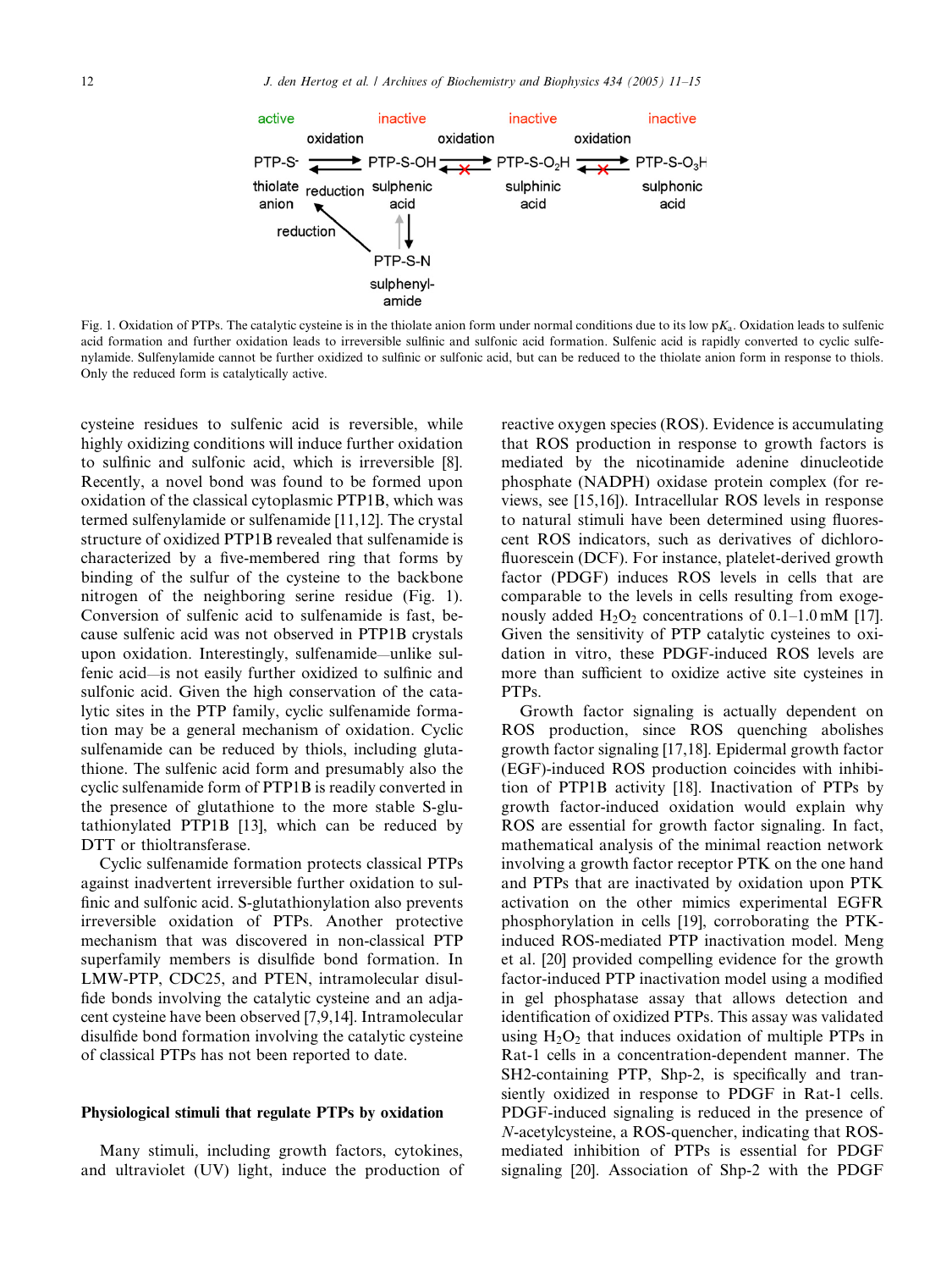receptor is required for Shp-2 oxidation, indicating that this is a localized effect. Strict subcellular localization of PTP oxidation provides specificity to the PDGF response in that not all PTPs throughout the stimulated cell are inactivated, but only the ones very close to the PDGF receptor.

Using an antibody that allows detection of oxidized active site cysteines in PTPs, anti-oxPTP, we demonstrated that PDGF treatment indeed induced oxidation of Shp-2 [21]. This antibody was raised against the sulfonic acid form of a hexapeptide containing the catalytic site cysteine (VHC\*SAG) that is highly conserved in classical PTPs. Oxidized active site cysteines are detected by (1) alkylation to irreversibly block the reduced cysteines, (2) reduction to allow step, (3) triple oxidation to the sulfonic acid form, and (4) detection using the antioxPTP antibody. Using this antibody, we provided direct evidence for growth factor signaling-induced oxidation of a PTP.

Oxidation-induced PTP inactivation may not only be involved in growth factor receptor activation, but also in other stimuli that induce ROS production. It is noteworthy that UV, ionizing irradiation, and G protein coupled receptor activation stimulate ROS production and induce receptor PTK transactivation [22–24] that may be explained by PTP inactivation. PTP activity assays indicated that UV treatment leads to partial inactivation of PTPs, including Shp-1 and the transmembrane  $RPTP\alpha$ , Dep-1, and  $RPTP\sigma$ . UV-induced inactivation of these PTPs is blocked by N-acetylcysteine, indicating that ROS are required for the effect [25]. Using the anti-ox-PTP antibody, we demonstrated that UV treatment of cells leads to oxidation of  $RPTP\alpha$  [21], providing direct evidence for UV-induced oxidation of a PTP.

Given the high sensitivity of PTPs to changes in the cellular redox state, it is conceivable that PTPs act as cellular redox sensors, mediating the initial response to changes in redox state following stimulus-induced ROS production. This notion is consistent with stimulus-induced enhanced tyrosine phosphorylation in cells, which may be the direct result of PTP inactivation. Definitive proof that ROS-induced inactivation of PTPs is essential for stimulus-induced signaling will require development of mutant PTPs that are not inactivated by oxidation. If such mutants block signaling, it is evident that inactivation of PTPs is required for stimulus-induced signaling.

# Unexpected regulation of RPTPs by oxidation

RPTPs are negatively regulated by oxidative stress. We found that the active site cysteine in  $RPTP\alpha-D1$  is not directly oxidized and that oxidation-induced inhibition of  $RPTP\alpha$  is regulated in an unexpected manner.

RPTPs—like many other single membrane-spanning receptors—are regulated by dimerization. Ligand-induced dimerization of a fusion protein between the epidermal growth factor receptor and the RPTP, CD45, leads to functional inactivation [26]. Moreover, enforced dimerization of RPTPa by introduction of a disulfide bond in the extracellular domain leads to inactivation of RPTPa, depending on the exact position of the disulfide bond [27]. The relative orientation of the two monomers in the dimer, rotational coupling, apparently has a role in dimerization-mediated inactivation. The crystal structure of RPTP $\alpha$ -D1 indicated that a helix–loop– helix wedge-like structure to the N-terminal side of D1 occluded the catalytic site of the other monomer and vice versa, providing structural evidence for dimerization-mediated inactivation [28]. Mutations in the wedge-like structure abolished dimerization-induced inactivation of both CD45 and RPTP $\alpha$  [27,29]. Therefore, RPTPs can be regulated by dimerization. We and others have demonstrated that RPTPs dimerize extensively in living cells, using cross-linkers and fluorescence resonance energy transfer (FRET) between fusion proteins of  $RPTP\alpha$  and derivatives of green fluorescent protein (GFP) [30–33]. Moreover, we found that multiple domains in RPTPs, including the individual PTP domains, the transmembrane domain, and the extracellular domain, are involved in dimerization.

Recently, we found that RPTP $\alpha$  dimerization is regulated by oxidation (Fig. 2) in that oxidative stress induces stabilization of RPTPa dimers. RPTPa-D2 undergoes a conformational change in response to oxidative stress, which is dependent on the active site cysteine in D2 (Cys723) [34]. The conformational change in RPTPa-D2 induces a change in rotational coupling, observed in the extracellular domain [35], resulting in stabilization of RPTPa dimers and inactivation of RPTPa. Surprisingly, RPTPa-C723S is only partially inactivated in response to oxidative stress [34]. Cys723 is essential for the conformational change in RPTPa-D2, for stabilization of dimerization as well as the change in rotational coupling, suggesting that these effects are responsible for complete inactivation of wild type RPTPa. Using the anti-oxPTP antibody, we demonstrate that Cys723 in  $RPTP\alpha-D2$  is much more sensitive to oxidation in vitro than Cys433 in RPTPa-D1 [21]. In cells, Cys723, but not Cys433, is oxidized in response to UV [21]. This implies that PTPs in general may be differentially oxidized. Based on these results, we propose a model for regulation of  $RPTP\alpha$  (Fig. 2). Briefly, oxidizing conditions induce oxidation of Cys723 in RPTPa-D2, leading to a conformational change which triggers rotation of the two monomers in the dimer relative to each other, thus stabilizing the dimer in an inactive conformation. Oxidation-induced inactivation is reversible. Mutation of Cys723 abolishes all of these effects, including stabilization of the dimers and inactivation of RPTPa catalytic activity. Taken together,  $RPTP\alpha$  is inactivated by oxidation, even though the catalytic Cys433 is not oxidized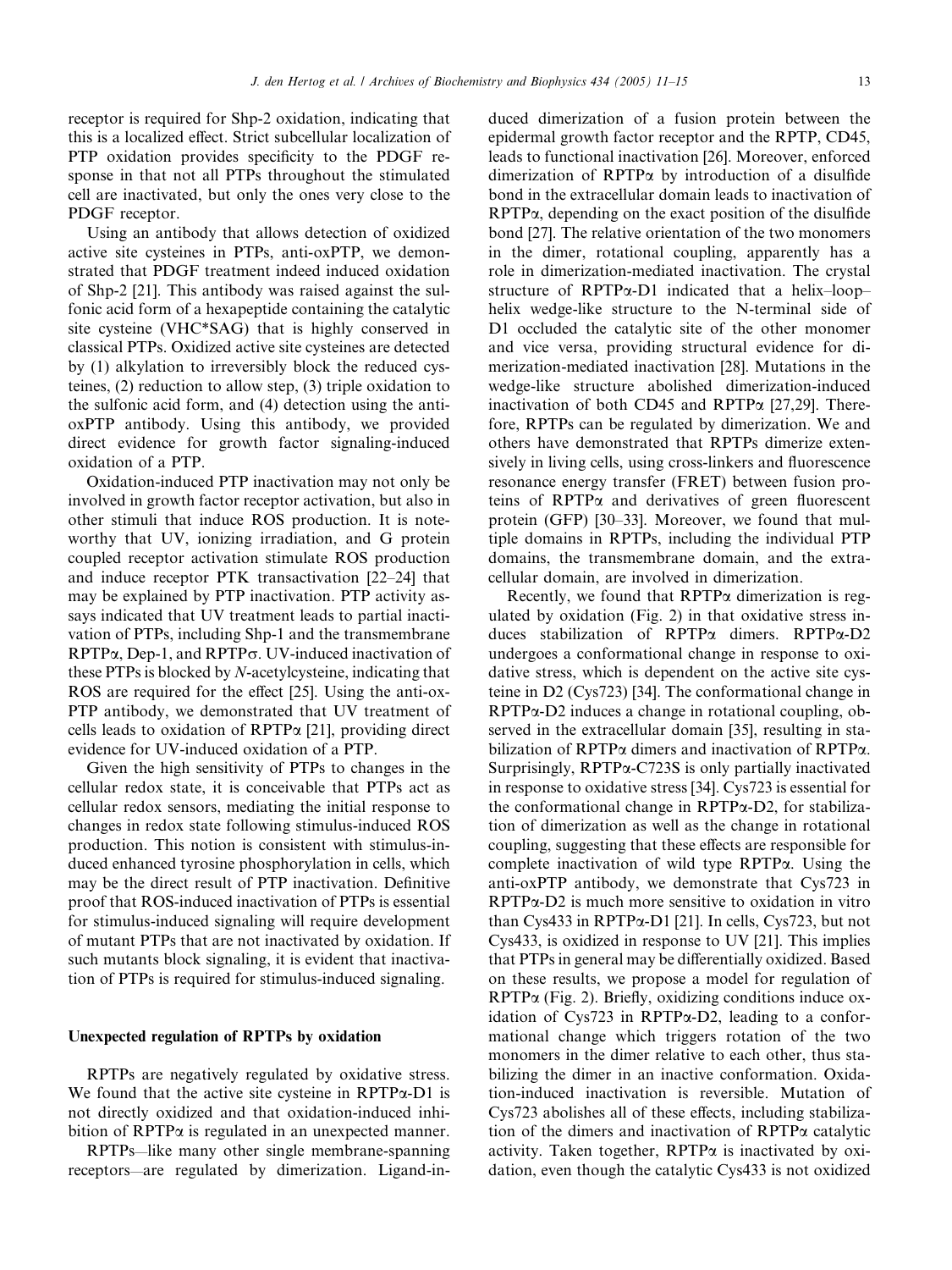

Fig. 2. Inactivation of RPTPa by oxidation. Under normal conditions (prestimulation), active RPTPa monomers are in equilibrium with active and inactive dimers. Oxidation rapidly (within 5 min) induces oxidation of the active site cysteine in D2 (Cys723, red), not D1. With similar kinetics dimers are stabilized and rotational coupling is altered, resulting in inactivation. After removal of the source of oxidative stress, all of these parameters slowly  $(\sim 2 h)$  return to prestimulation levels. The rate-limiting step here is not clear. It is likely that reduction of Cys723 is rapid and that the conformational change of D2 and dimer destabilization is slow. Mutation of the active site cysteine in D2 (C723S, blue) abolishes all of the effects, observed in wild type  $\text{RPTP}\alpha$  and  $\text{RPTP}\alpha$ -C723S is only partially inactivated by oxidative stress.

directly. It will be interesting to see if other RPTPs are regulated by oxidation in a similar fashion.

## **Conclusions**

Oxidation is emerging as an important regulatory mechanism for the PTP family of enzymes. Many stimuli induce ROS production, shifting the redox state of cells. PTPs are highly sensitive to changes in the cellular redox state and it is conceivable that the cellular responses to stimulus-induced ROS production are the result of PTP inactivation. The specificity of the response may result from differential PTP inactivation due to intrinsic differences in sensitivity to oxidation, or due to differences in (sub)cellular localization of the source of ROS on the one hand and of the PTPs on the other.

### Acknowledgments

Work in our lab is supported by grants from the Dutch Cancer Society/KWF, the Netherlands Organisation for Scientific Research (ALW/NWO), and a European Research Training Network.

#### References

[1] J.N. Andersen, O.H. Mortensen, G.H. Peters, P.G. Drake, L.F. Iversen, O.H. Olsen, P.G. Jansen, H.S. Andersen, N.K. Tonks, N.P. Moller, Mol. Cell. Biol. 21 (2001) 7117–7136.

- [2] N.K. Tonks, B.G. Neel, Curr. Opin. Cell Biol. 13 (2001) 182–195. [3] J. den Hertog, in: J. Arino, D. Alexander (Eds.), Protein Phosphatases, Springer-Verlag, Berlin, 2004, pp. 253–274.
- [4] Z.Y. Zhang, J.E. Dixon, Biochemistry 32 (1993) 9340–9345.
- [5] G.H. Peters, T.M. Frimurer, O.H. Olsen, Biochemistry 37 (1998) 5383–5393.
- [6] S.R. Lee, K.S. Kwon, S.R. Kim, S.G. Rhee, J. Biol. Chem. 273 (1998) 15366–15372.
- [7] A. Caselli, R. Marzocchini, G. Camici, G. Manao, G. Moneti, G. Pieraccini, G. Ramponi, J. Biol. Chem. 273 (1998) 32554–32560.
- [8] J.M. Denu, K.G. Tanner, Biochemistry 37 (1998) 5633–5642.
- [9] S.R. Lee, K.S. Yang, J. Kwon, C. Lee, W. Jeong, S.G. Rhee, J. Biol. Chem. 277 (2002) 20336–20342.
- [10] M.D. Jackson, J.M. Denu, Chem. Rev. 101 (2001) 2313-2340.
- [11] A. Salmeen, J.N. Andersen, M.P. Myers, T.C. Meng, J.A. Hinks, N.K. Tonks, D. Barford, Nature 423 (2003) 769–773.
- [12] R.L. van Montfort, M. Congreve, D. Tisi, R. Carr, H. Jhoti, Nature 423 (2003) 773–777.
- [13] W.C. Barrett, J.P. DeGnore, Y.F. Keng, Z.Y. Zhang, M.B. Yim, P.B. Chock, J. Biol. Chem. 274 (1999) 34543–34546.
- [14] P.A. Savitsky, T. Finkel, J. Biol. Chem. 277 (2002) 20535–20540.
- [15] V.J. Thannickal, B.L. Fanburg, Am. J. Physiol. Lung. Cell. Mol. Physiol. 279 (2000) L1005–L1028.
- [16] P. Chiarugi, P. Cirri, Trends Biochem. Sci. 28 (2003) 509–514.
- [17] M. Sundaresan, Z.X. Yu, V.J. Ferrans, K. Irani, T. Finkel, Science 270 (1995) 296–299.
- [18] Y.S. Bae, S.W. Kang, M.S. Seo, I.C. Baines, E. Tekle, P.B. Chock, S.G. Rhee, J. Biol. Chem. 272 (1997) 217–221.
- [19] A.R. Reynolds, C. Tischer, P.J. Verveer, O. Rocks, P.I. Bastiaens, Nat. Cell Biol. 5 (2003) 447–453.
- [20] T.C. Meng, T. Fukada, N.K. Tonks, Mol. Cell 9 (2002) 387–399.
- [21] C. Persson, T. Sjöblom, A. Groen, K. Kappert, U. Engström, U. Hellman, C.H. Heldin, J. den Hertog, A. Östman, Proc. Natl. Acad. Sci. USA 101 (2004) 1886–1891.
- [22] P.J. Coffer, B.M. Burgering, M.P. Peppelenbosch, J.L. Bos, W. Kruijer, Oncogene 11 (1995) 561–569.
- [23] N. Kyprianou, A. Bains, J.G. Rhee, Prostate 32 (1997) 266– 271.